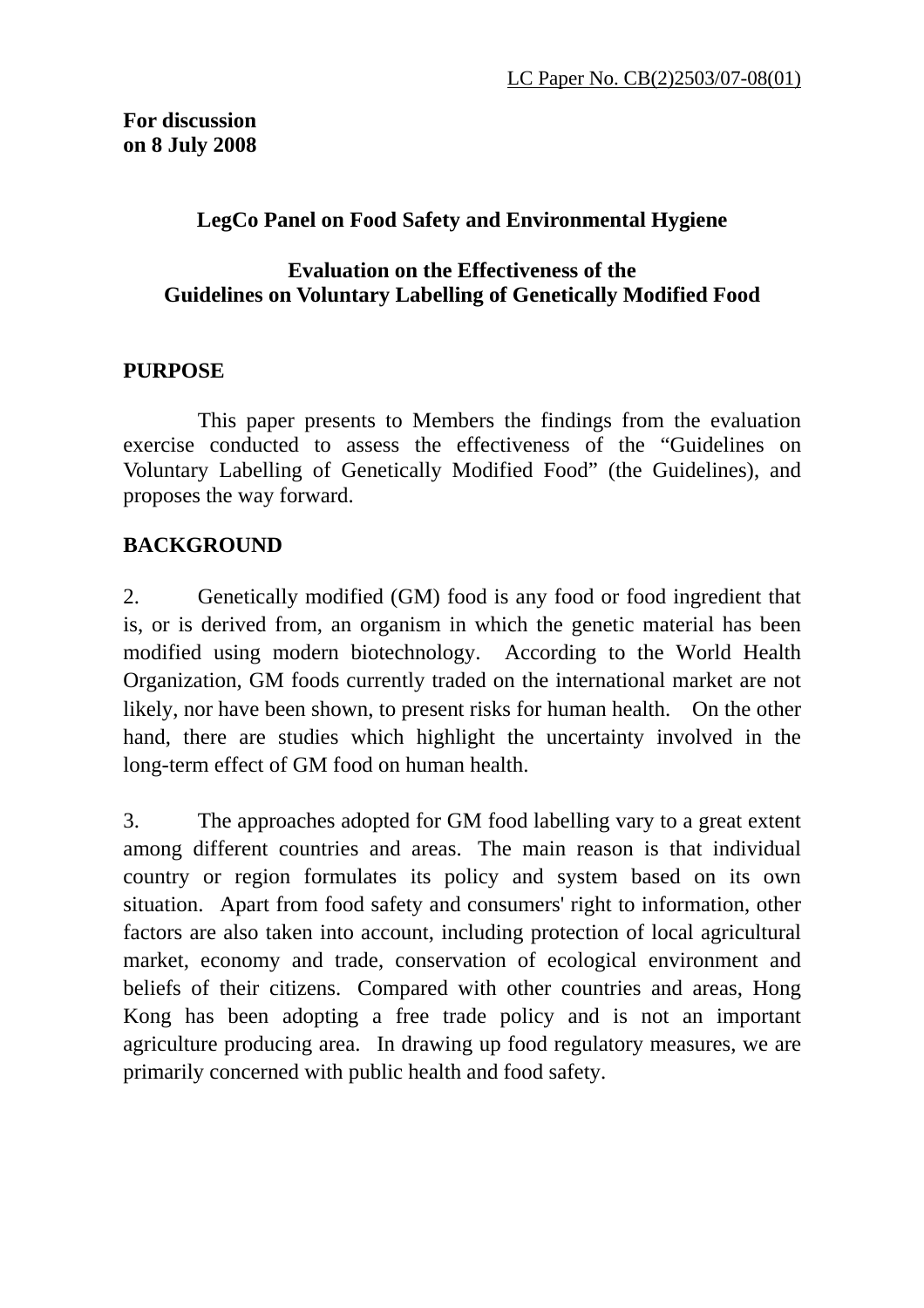4. The Administration conducted a public consultation on GM food labelling in 2001 and a regulatory impact assessment (RIA) in April 2002. Difficulties were identified in the RIA on the implementation of a mandatory GM food labelling scheme in Hong Kong, e.g. operational cost increases to the trade with a greater impact on the small and medium-sized enterprises and the lack of international consensus on GM food labelling. In order to promote consumers' access to information while minimizing any impact on consumers' food choices and on trade operation, the Administration worked with the trade to introduce a voluntary GM food labelling scheme in 2006. The Guidelines issued in July 2006 is at **Annex 1**, and the recommended practices are summarized as follows -

- (a) To label food items with 5% or more GM materials in their food ingredients as "genetically modified" (positive labels);
- (b) To provide additional information on the label if the GM food concerned has undergone significant modifications in specific aspect (e.g. animal gene introduced into food of plant origin); and
- (c) Not to use negative labels in absolute term (e.g. "GM free") and to use other forms of negative labels only when the declaration is substantiated by documentation.

#### **OBJECTIVES**

5. An evaluation has been conducted to assess the effectiveness of the voluntary labelling scheme, and its objectives are -

- (a) To assess the awareness among food traders of the Guidelines;
- (b) To acquire a better understanding of the attitude of the trade towards adopting GM food labels;
- (c) To assess the use of GM material in food and the adoption of positive labels on food containing 5% or more GM material; and
- (d) To assess the use and truthfulness of negative labels.

6. The evaluation is divided in three parts employing different methodologies (i.e. questionnaire, market survey and laboratory verification) to assess the various aspects set out in paragraph 5. The findings of the evaluation are detailed in the Evaluation Report at **Annex 2**.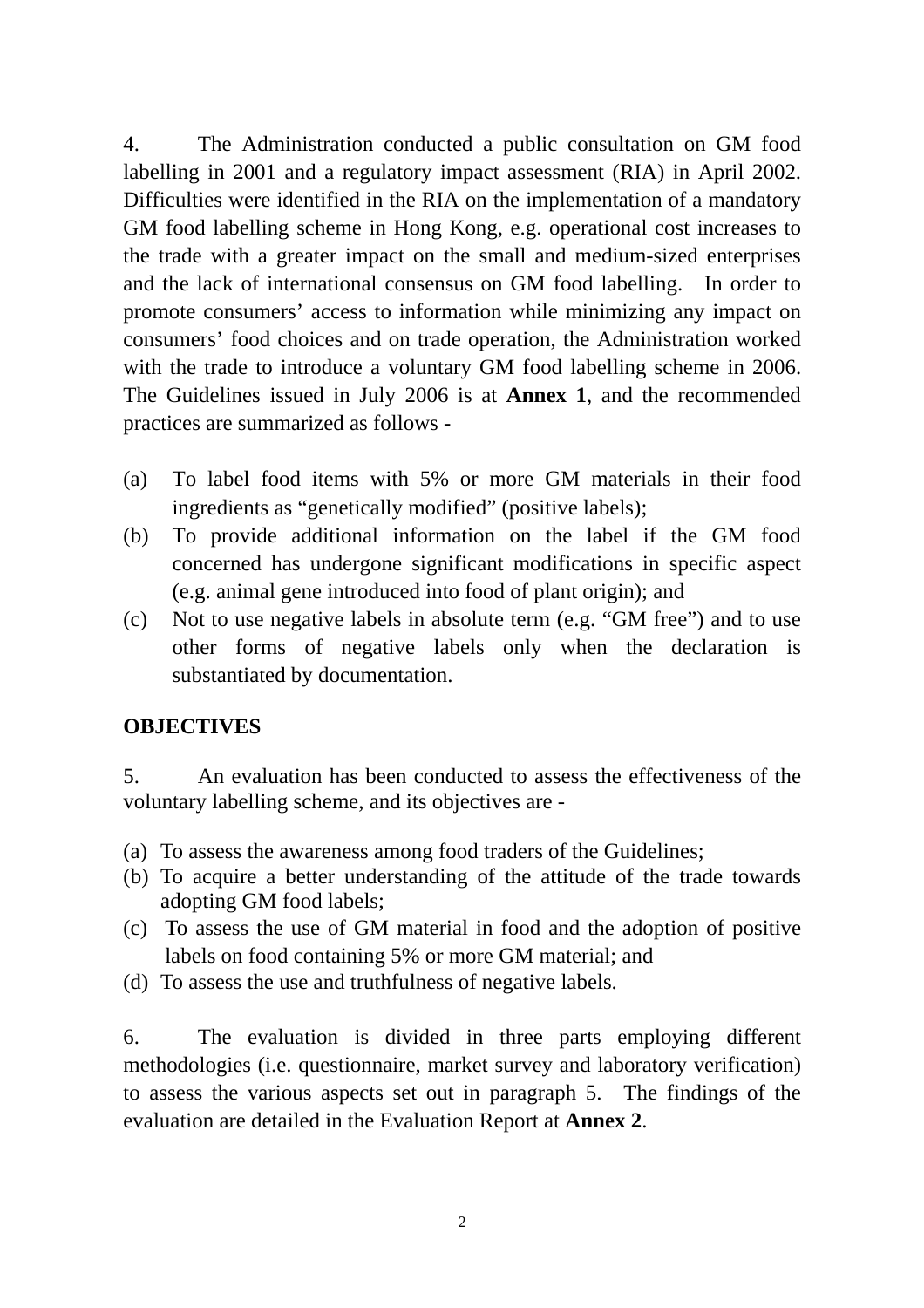### **MAJOR FINDINGS AND OBSERVATIONS**

#### *Questionnaire: Awareness and Attitude*

7. About one and a half years after its introduction, over 60% of the respondents were aware of the Guidelines. While a fair proportion of the traders surveyed were aware of the Guidelines, further promotion, especially among small-sized companies, is needed.

8. Questionnaires returned by the trade indicated that the absence of legal requirements, increase in production cost, and limited knowledge of GM food labelling, were generally the main reasons for traders not to adopt the labelling regime. The results showed that more in-depth promotion of the Guidelines and education to the trade should be able to bring in more traders under the voluntary labelling scheme and shed some light on the future publicity strategy.

## *Market Survey: Use of GM Food Labels*

 $\overline{a}$ 

9. A market survey covering over 1 200 prepackaged food products revealed that labels on GM status were present only on food that contained ingredients with GM counterparts<sup>1</sup>. All the samples indicating GM status, a total number of 14, carried negative labels and among those traders with sufficient contact information, all of the negative labels were substantiated by documentation. It was also worth noting that among the samples subject to laboratory testing, all of the samples bearing negative labels did not contain any detectable GM material or specific GM events. It is encouraging to see that majority of the negative labels are backed up by documentary proof, as recommended in the Guidelines, although absolute terms are used in a small number of the samples. While the use of negative labels, in particular those in absolute terms, is not recommended in the Guidelines in order to avoid abuse, the findings indicated that negative GM labels on the market were in general truthful and substantiated. Negative labels used in such manner could be considered as a form of information useful to consumers.

<sup>1</sup> Genetic modification has only been used to develop GM varieties of certain crops such as corn, soya bean, canola, tomato, etc. A corresponding GM variety therefore may not exist for all crops.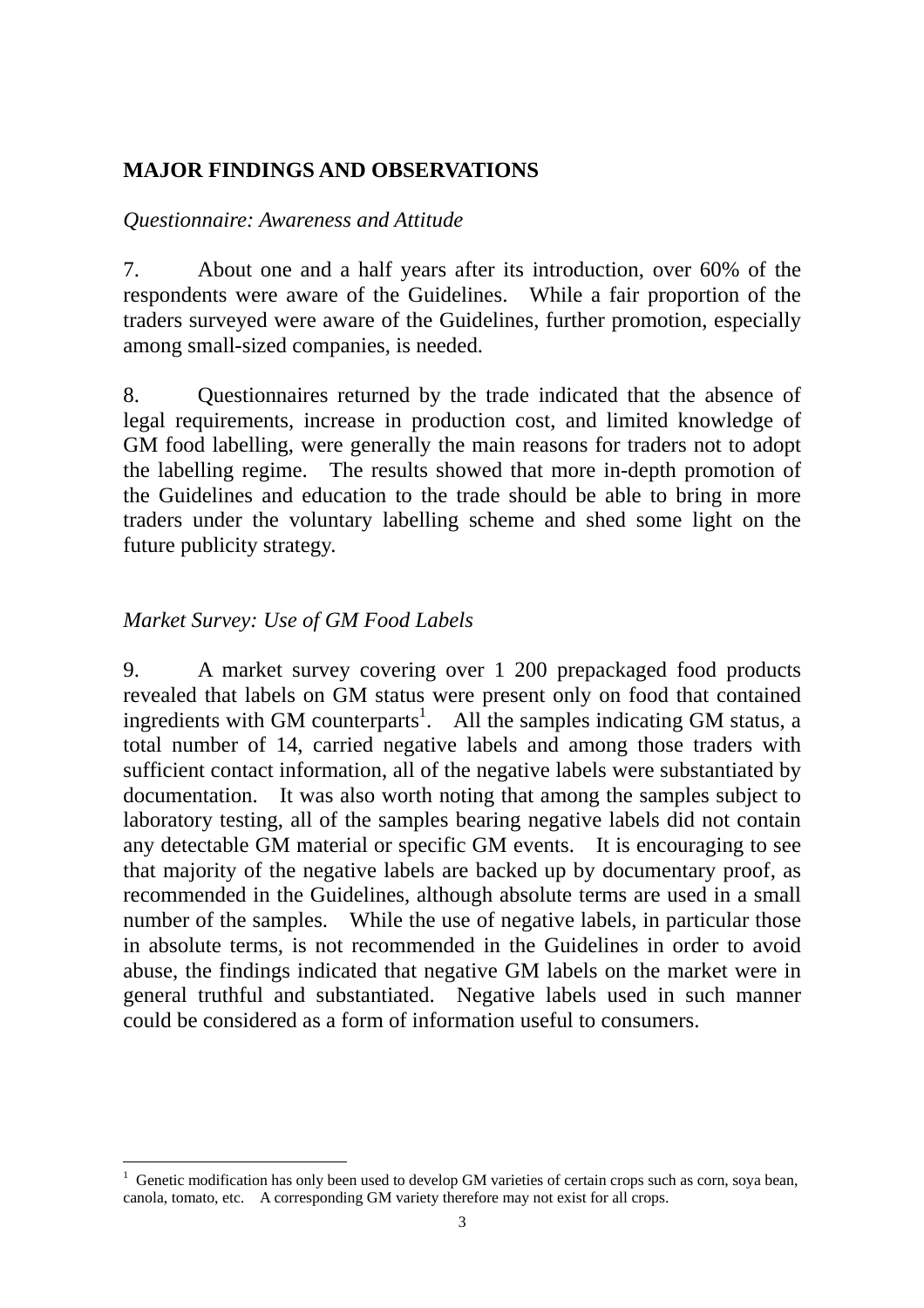*Laboratory Testing: Presence of GM Material and Accuracy of GM Food Labels* 

10. 46 samples of prepackaged food containing crops with GM counterparts most commonly used in food (i.e. corn and soya bean) were tested for GM content. Only one sample was found to contain more than 5% of GM material, and there was no GM food label on the food sample concerned. The figures indicated that food products containing GM materials above the labelling threshold (5%) were not prevalent among the samples tested. Since only one sample required labelling according to the Guidelines, no meaningful conclusion could be drawn on the use of positive labels.

## **WAY FORWARD**

11. The findings from the evaluation exercise illustrated that there was no pressing need for mandatory labelling, as measured by the level of use of GM material in the samples. As the potential benefits that could be brought about by the Guidelines have not been fully realised, taking into account the level of awareness of the respondents and the respondents' concern over their limited knowledge in the area, there is a must for us to continue our efforts in promoting the voluntary labelling regime.

12. The lack of international standard has also been one of the most important difficulties in establishing a mandatory labelling scheme for GM food, and there have been no major development at the international level, notably by the Codex Alimentarius Commission, in the past two years. The Administration will keep in view the international development in GM technology and GM food labelling standards, in deciding on the future course of action.

13. It is worth noting that as a major step to promote consumers' access to food product information, the Administration has recently introduced the new legislation requiring labelling of nutrition information, which will commence operation in July 2010. With this new piece of legislation just enacted, it is in the interest of the consumers and the trade to observe the impact of the new requirements before introducing any further change to the labelling law.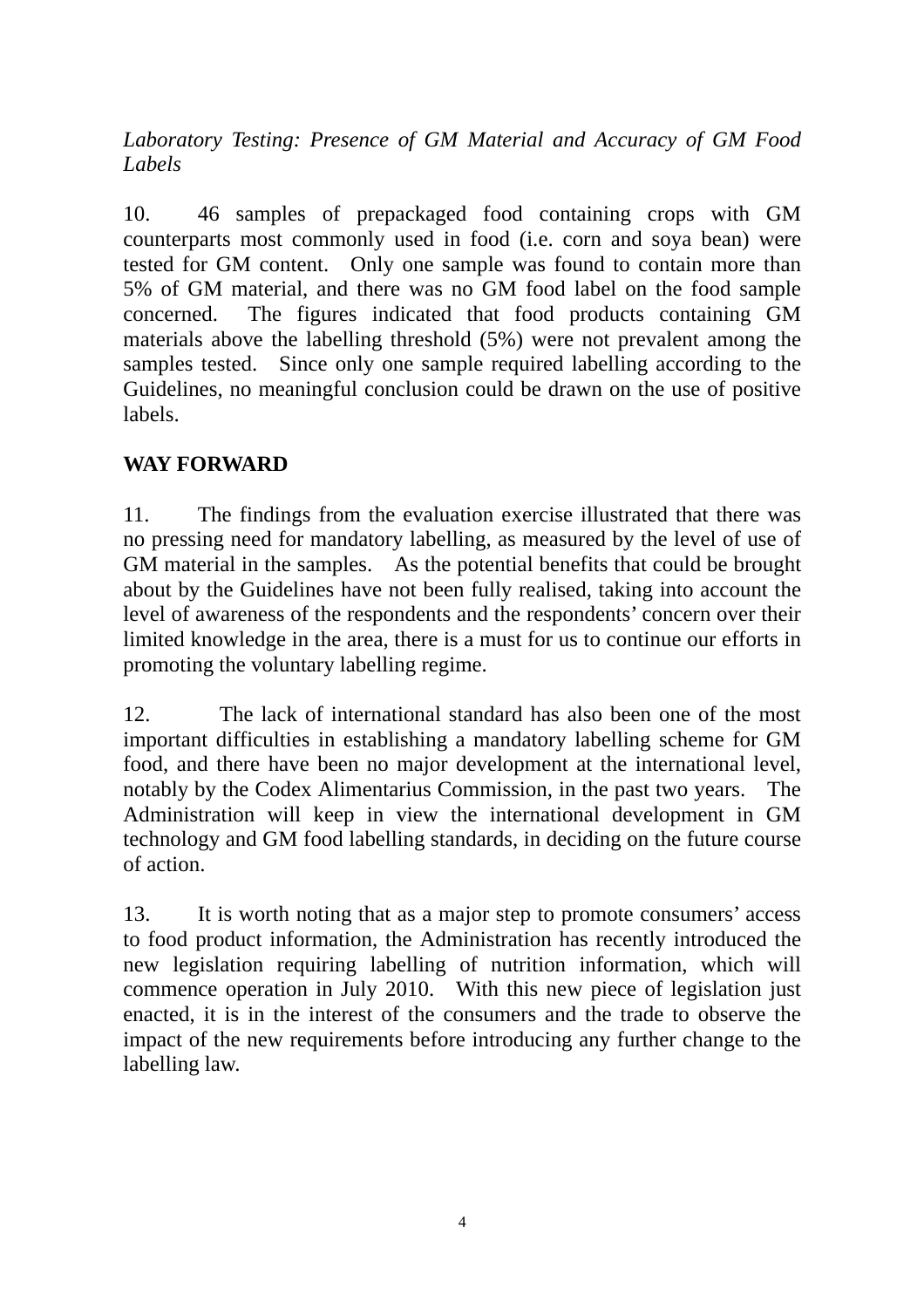#### **ADVICE SOUGHT**

14. Members are invited to note the findings from the evaluation exercise and comment on the proposed way forward.

**Food and Health Bureau** 

**Centre for Food Safety Food and Environmental Hygiene Department** 

**July 2008**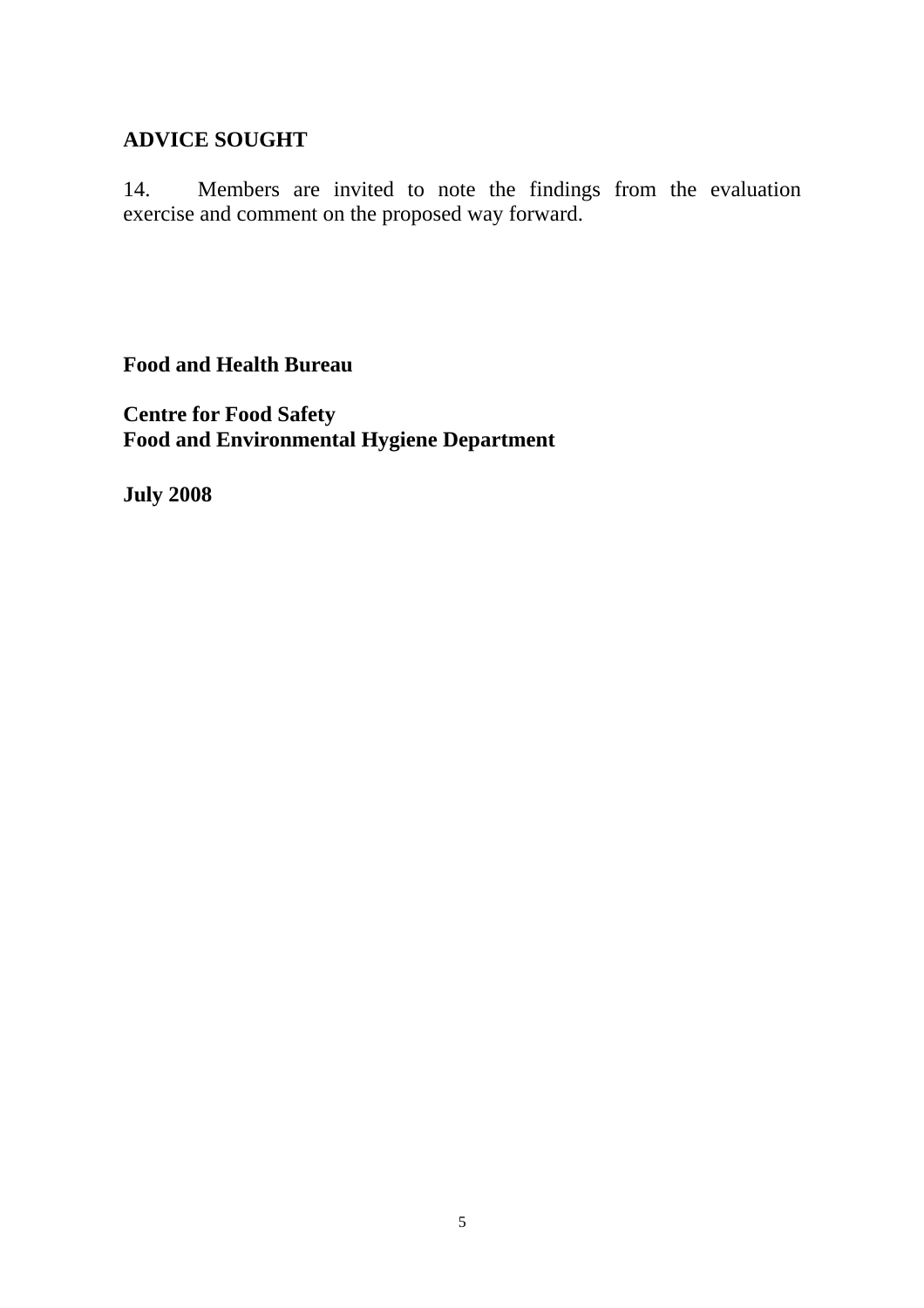#### **Annex 1**

## **GUIDELINES ON VOLUNTARY LABELLING OF GENETICALLY MODIFIED (GM) FOOD**

### **PURPOSE**

 The Guidelines on Voluntary Labelling of GM Food (the Guidelines) set out the principles underlying the recommended labelling approaches for GM food, and provide reference for the trade to make truthful and informative labels in a consumer-friendly manner.

### **BACKGROUND**

2. The international community is working towards a consensual system on GM food labelling. However, there is no consensus on GM food labelling in the Codex Alimentarius Commission (Codex) and it is unlikely that internationally agreed standards can be established in the near future. Nevertheless, a number of countries have introduced their own labelling requirements on GM food. In order to enhance consumers' knowledge and right to make an informed choice on GM food, the Centre for Food Safety (CFS) supports the local food trade's initiative in setting up a voluntary labelling system for GM food. A Working Group comprising representatives from the food trade, the Consumer Council and the relevant Government departments was set up by the Food and Environmental Hygiene Department (subsequently taken up by the Centre for Food Safety (CFS)) to formulate the Guidelines.

3. The Guidelines are advisory in nature and members of the trade are encouraged to adopt the Guidelines which have been jointly developed by representatives of the trade, consumer bodies and government departments. Members of the trade are reminded that they should not falsely describe their food products, which section 61 of the Public Health and Municipal Services Ordinance (Cap 132) will apply. [An extract of this section is attached at Appendix.] The guidelines will be updated as and when necessary to reflect changes in technology and the international developments of GM food labelling requirement.

## **BASIC PRINCIPLES**

4. The Guidelines embody the following basic principles: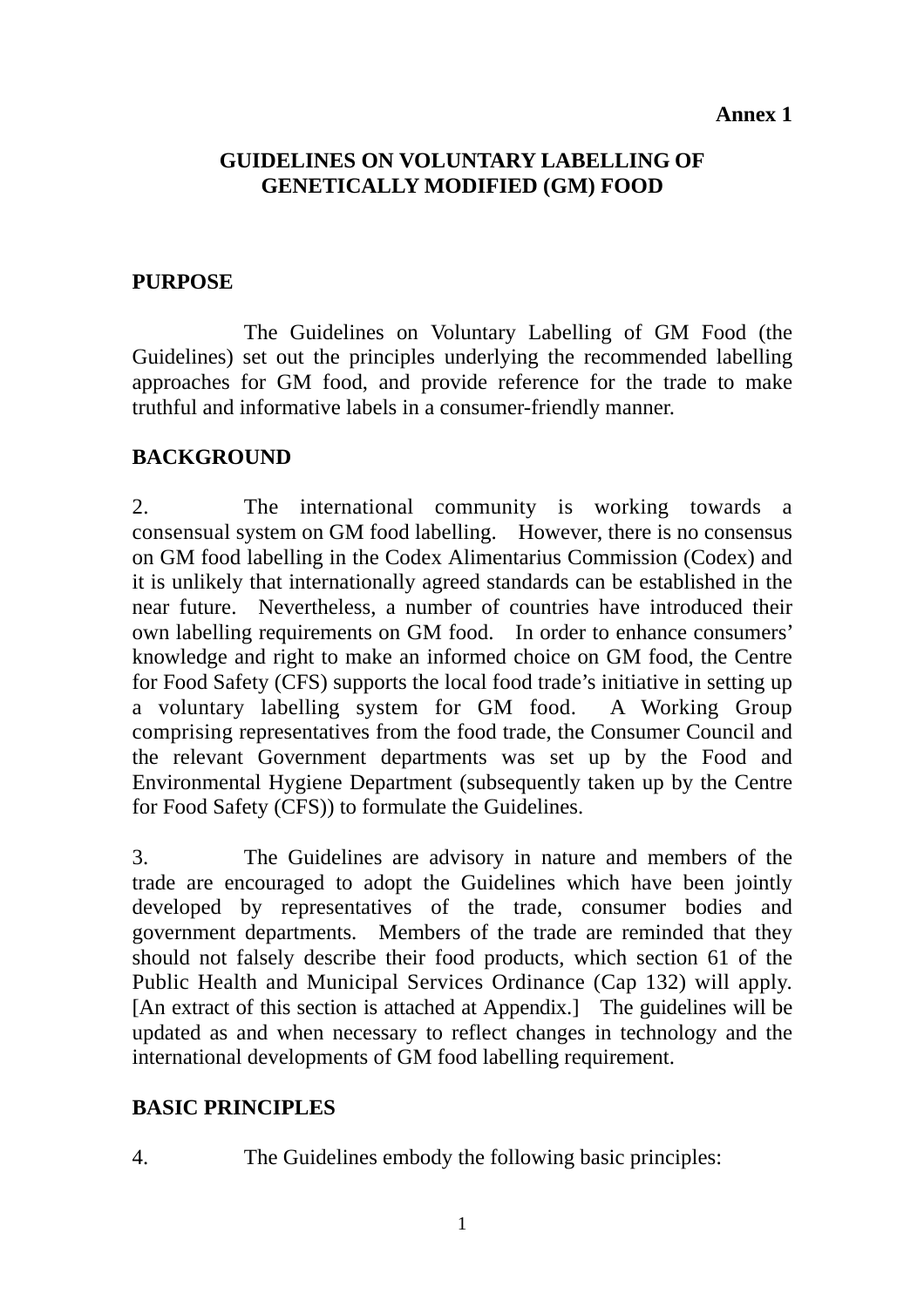5. **Principle 1:** The Public Health and Municipal Services Ordinance (Cap. 132) provides the legislative framework for food safety control in Hong Kong. As stipulated in section 61, no person shall give any food sold by him or display with any food exposed for sale by him, a label, which falsely describes the food. In addition, the Food and Drugs (Composition and Labelling) Regulations require that any prepackaged food shall be marked and labelled in the prescribed manner.

6. **Principle 2:** The threshold level currently applied in the Guidelines for labelling purpose is 5%, in respect of individual food ingredient, taking account of adventitious mixing of GM and non-GM crops during harvest, transportation, processing and storage. This threshold level reflects a more pragmatic and realistic level that the trade can achieve at this stage.

7. **Principle 3:** Additional declaration on the food label is recommended when significant modifications have taken place under the following conditions –

- (a) the composition or nutritional value is significantly different from that of its conventional counterpart;
- (b) the level of anti-nutritional factors or natural toxicants is significantly different from that in its conventional counterpart;
- (c) the presence of an allergen that is not found in its conventional counterpart;
- (d) the intended use of the food is significantly different from that of its conventional counterpart; or
- (e) an animal gene has been introduced into food of plant origin.

8. **Principle 4:** Negative labelling is not recommended for food without GM counterparts, as it would be misleading to consumers.

## **SCOPE**

 $\overline{a}$ 

9. The Guidelines are applicable to prepackaged food that contains food or food ingredients that are known to have a GM  $counterpart.<sup>1</sup>$ 

<sup>1</sup> Negative labelling is not recommended for food of which no GM varieties have been produced, as it would be misleading to consumers.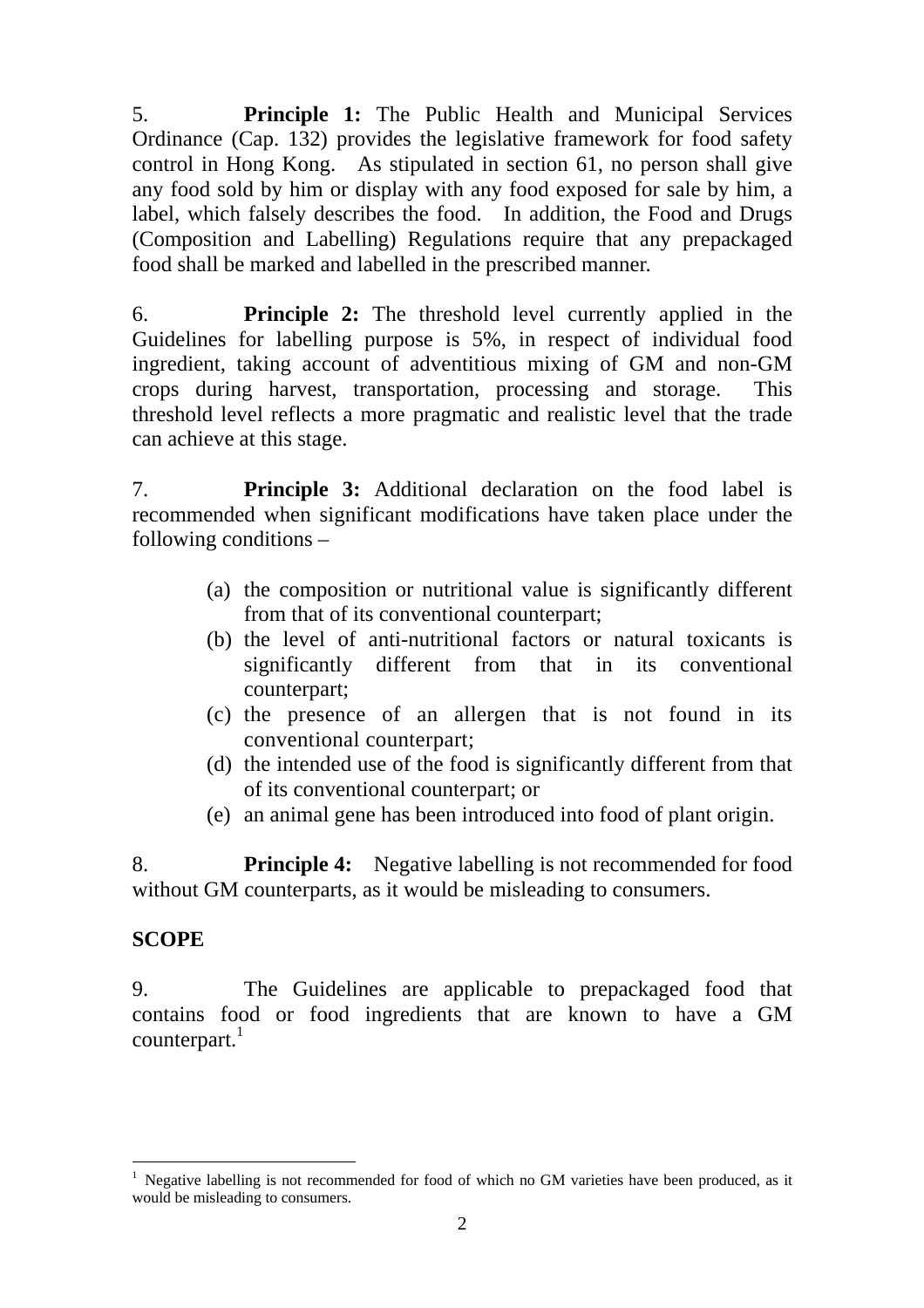### **DETAILED GUIDELINES**

#### **Interpretation**

10. The following definitions are applicable to the Guidelines. "genetically modified (GM) food"(基因改造食物) refers to any food or food ingredient that is, or is derived from, an organism in which the genetic material has been modified using modern biotechnology;

> "GM free"(不含基因改造成分) refers to any food ingredients absolutely free (i.e. zero) of GM materials;

> "genetically modified organism (GMO)" (基因改造生物) means any organism in which the genetic material has been modified using modern biotechnology;

> "ingredient" (配料) means any substance, including any additive and any constituent of a compound ingredient, which is used in the manufacture or preparation of a food and which is still present in the finished product, even if in altered form;

> "labelling" (標籤、加上標籤), in relation to a food, includes any words, particulars, trade mark, brand name, pictorial matter or symbol relating to the food and appearing on the packaging of the food or on any document, notice, label, ring or collar accompanying the food;

> "modern biotechnology" (現代生物科技) refers to the application of the following techniques that overcome natural physiological reproductive or recombination barriers and that are not used in traditional breeding and selection:

- (i) *in vitro* nucleic acid techniques, including but not limited to recombinant deoxyribonucleic acid (DNA) and direct injection of nucleic acid into cells or organelles, or
- (ii) fusion of cells beyond the taxonomic family;

"prepackaged food"(預先包裝食物) means any food packaged, whether completely or partially, in such a way that $-$ 

 (a) the contents cannot be altered without opening or changing the packaging; and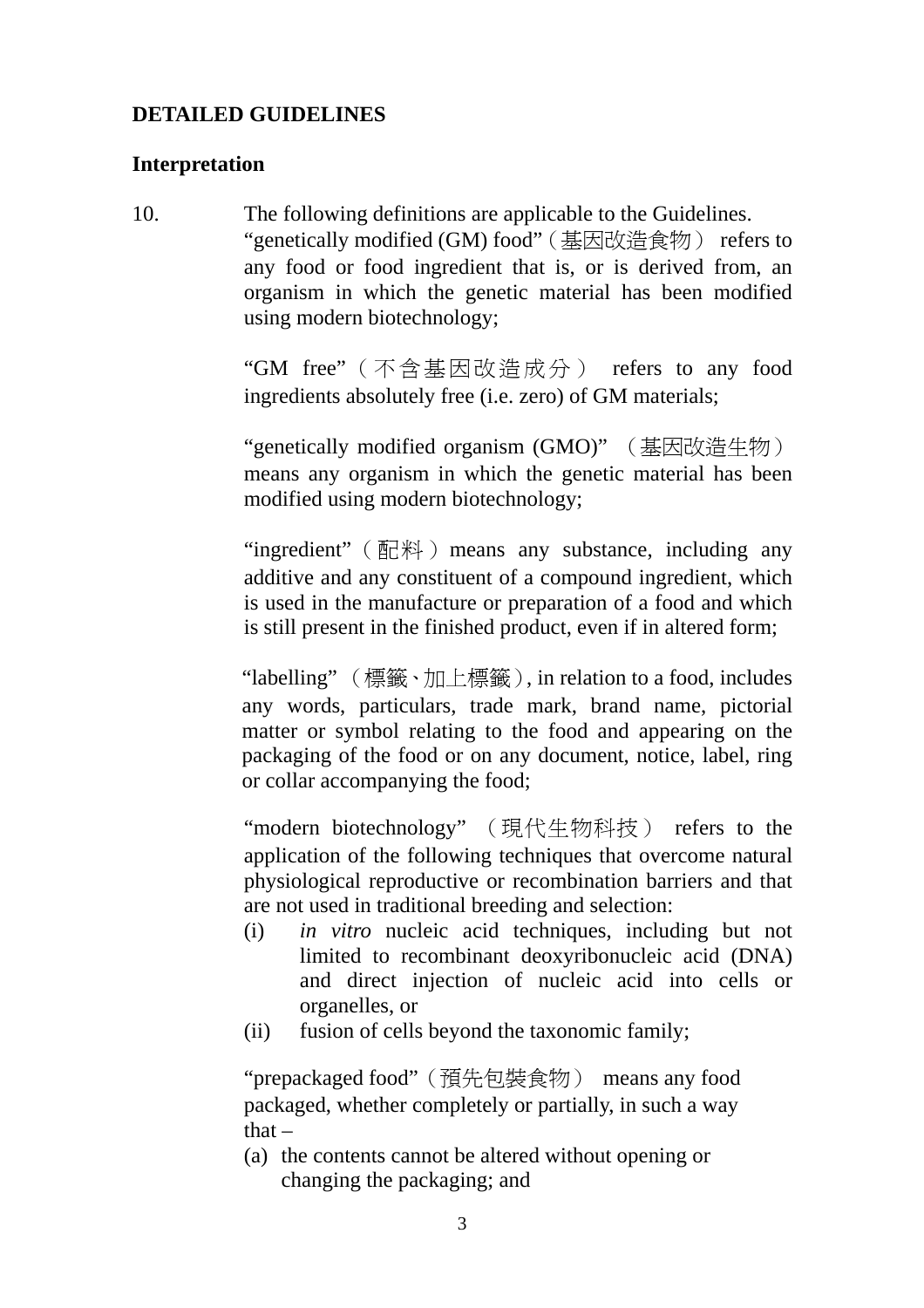(b) the food is ready for presentation to the ultimate consumer or a catering establishment as a single food item.

#### **Positive Labelling**

11. Any food items2 with 5% or more GM materials in their respective food ingredient(s) should be labelled as "genetically modified" in parenthesis following the name of the food/food ingredient in the list of ingredients. Alternatively, the words "genetically modified" may appear in a prominently display footnote to the list of ingredients, whereas the ingredient concerned would be marked with an asterisk "\*". However, the font size of the footnote should be at least the same size as the list of ingredients. Examples are,

*For whole food or food with single ingredient <sup>3</sup> :* 

List of Ingredients: soya beans (genetically modified) 配料表:大豆(基因改造)

*For processed food:*  List of Ingredients: flour, soya flour (genetically modified), water, sugar, butter, and walnut 配料表:麵粉,大豆粉(基因改造),水,糖,牛油,合桃 or List of Ingredients: flour, soya flour\*, water, sugar, butter, and walnut \*genetically modified 配料表:麵粉,大豆粉\*,水,糖,牛油,合桃 \*基因改造

Note:

 $\overline{a}$ 

If both the English and Chinese Languages are used in the labelling of prepackaged food, the name of the food and the list of ingredients shall appear in both languages.

 $2$  Paragraph 11 does not apply to food products, which do not contain detectable DNA or protein, including highly refined food (such as sugar and oil) and highly processed food, unless the food products have significant modification that have taken place under the conditions as stated in paragraph 12.

 $3$  Schedule 4 of the Food and Drugs (Composition and Labelling ) Regulations exempts any food consisting of a single ingredient to comply with the labelling requirements imposed under paragraph 2 of Schedule 3 to the Regulations. However, paragraph 3 of Schedule 3 provides that if any prepackaged food which is exempted from paragraph 2 of Schedule 3 is marked or labelled with a list of ingredients on its own initiative (regardless whether the ingredients include the GM food), such list of labelling shall comply with the labelling requirements imposed under Schedule 3.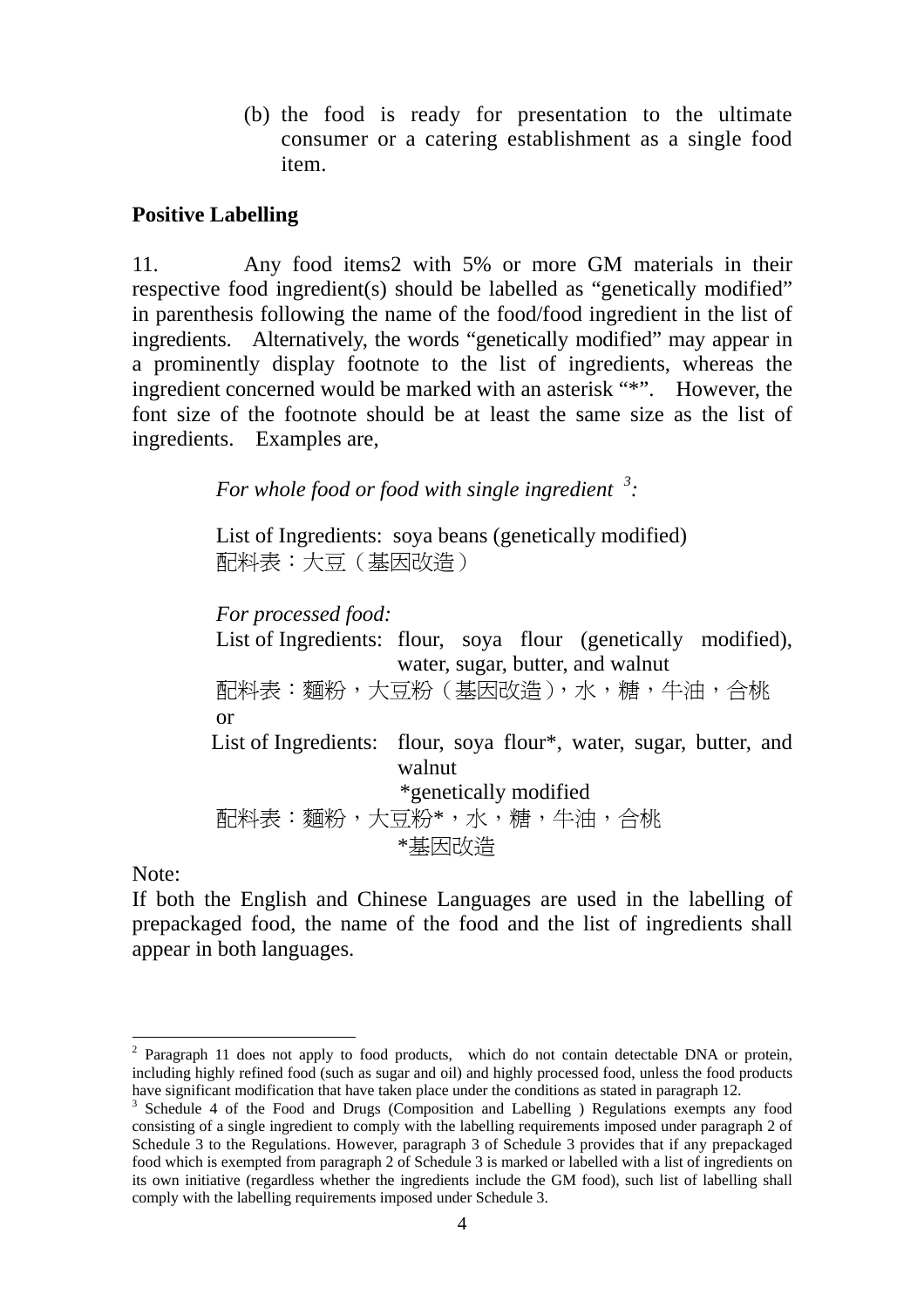12. For any GM food with significant modifications that have taken place under the following conditions –

- (a) the composition or nutritional value is significantly different from that of its conventional counterpart;
- (b) the level of anti-nutritional factors or natural toxicants is significantly different from that in its conventional counterpart;
- (c) the presence of an allergen that is not found in its conventional counterpart;
- (d) the intended use of the food is significantly different from that of its conventional counterpart; or
- (e) an animal gene has been introduced into food of plant origin,

the label should provide additional words in conjunction with the name of the food or food ingredients to inform consumers the changed characteristics. For example, product containing soya bean that is genetically modified to contain high oleic acid as an ingredient, the ingredient should be labelled as "soya bean (genetically modified to contain high oleic acid)".

13. If any GM food and their products of plant origin contain animal gene, additional information regarding the origin of animal gene<sup>4</sup> following the name of food ingredient is recommended. For example, a GM food "xx" with gene from animal "A" can be labelled as:

> List of Ingredients: water, sugar, xx (genetically modified, contains gene(s) from  $A$ ) 配料表:水,糖,xx (基因改造,含有來自 A 的基因)

# **Negative Labelling**

14. "GM free" and similar labels (e.g. GMO free, free from GM ingredients, etc.) will give consumers the impression that the food products so labelled are totally free of GM content. Since there is the possibility of unintentional mixing of GM and non-GM crops, a truly "GM free" status is very difficult to attain. Such absolute terms may therefore be misleading to consumers and are not recommended to be used.

15. Should the trade wish to apply negative labelling other than "GM free" and similar labels to any food ingredients derived from

 4 No GM crops available in the international market at present contain any animal genes.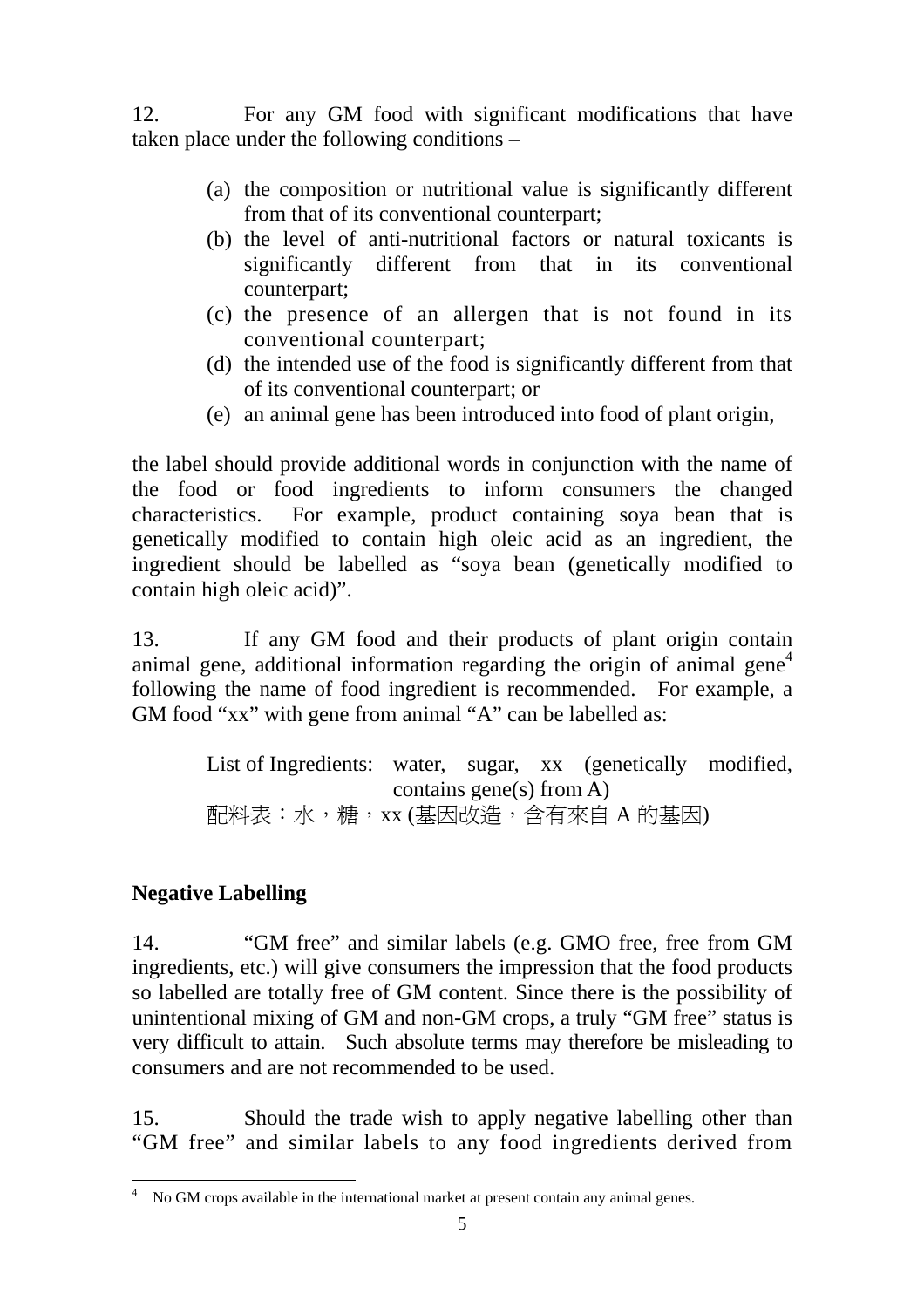non-GM sources (which contains less than 5% of GM content), the trade should ensure that there should be documentation to substantiate such declaration. The trade is also reminded to comply with the provisions laid down in Section 61 of the Public Health and Municipal Services Ordinance (Cap 132).

16. In addition, any such negative labelling is not recommended to indicate or imply that a certain food, as a whole, is from non-GM sources, unless all of the concerned ingredients in the product are derived from non-GM sources and have fulfilled the requirement stated in para. 15.

### **EFFECTIVE DATE**

17. The Guidelines will come into operation on 28 July 2006.

Centre for Food Safety Food and Environmental Hygiene Department 28 July 2006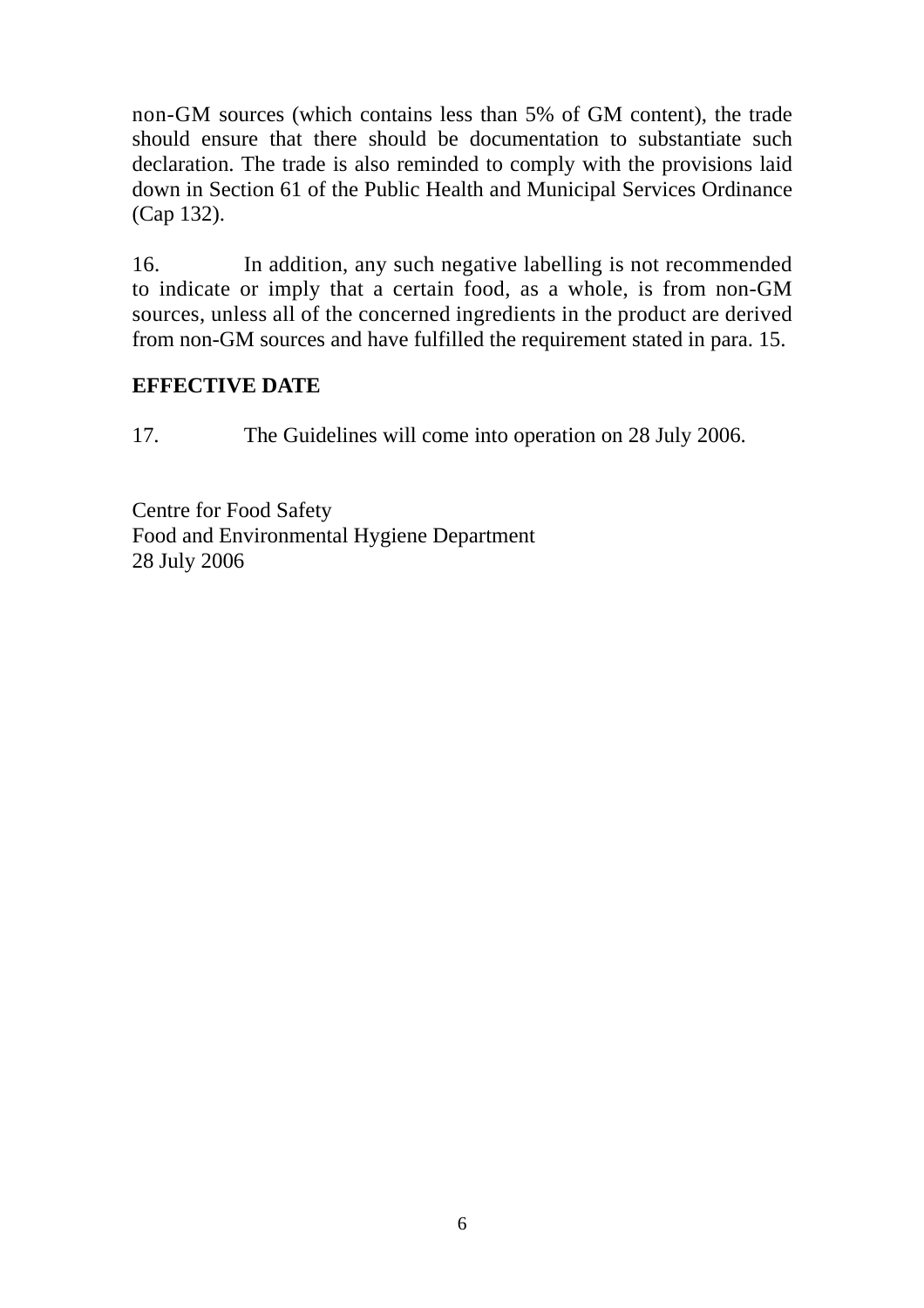#### **CHAPTER 132 PUBLIC HEALTH AND MUNICIPAL SERVICES ORDINANCE**

## **Section 61 - False Labelling and Advertisement of Food or Drugs**

(1) If any person gives with any food or drug sold by him, or displays with any food or drug exposed for sale by him, a label, whether or not the same is attached to or printed on the wrapper or container, which –

- (a) falsely describes the food or drug; or
- (b) is calculated to mislead as to its nature, substance or quality,

he shall be guilty of an offence, unless he proves that he did not know, and could not with reasonable diligence have ascertained, that the label was of such a character as aforesaid.

(2) Subject to the provisions of subsection (3), if any person publishes, or is partly to the publication of, an advertisement, other than a label to which the provisions of subsection (1) apply which –

- (a) falsely describes any food or drug; or
- (b) is likely to mislead as to the nature, substance or quality of any food or drug,

he shall be guilty of an offence, and, in any proceedings against the manufacturer, producer or importer of the food or drug, it shall rest on the defendant to prove that he did not publish, and was not a party to the publication of, the advertisement.

(3) In any proceedings for an offence under subsection (2), it shall be a defence for the defendant to prove either –

- (a) that he did not know, and could not with reasonable diligence have ascertained, that the advertisement was of such a character as is described in that subsection; or
- (b) that, being a person whose business it is to publish, or arrange for the publication of, advertisements, he received the advertisement in the ordinary course of business.

 (4) For the purposes of this section, a label or advertisement which is calculated to mislead as to the nutritional or dietary value of any food is calculated to mislead as to the quality of the food.

 (5) In any proceedings under this section, the fact that a label or advertisement in respect of which the offence is alleged to have been committed contained an accurate statement of the composition of the food or drug shall not preclude the court from finding that the offence was committed.

 (6) In this section, save in so far as it relates to drugs, references to sale shall be construed as references to sale for human consumption.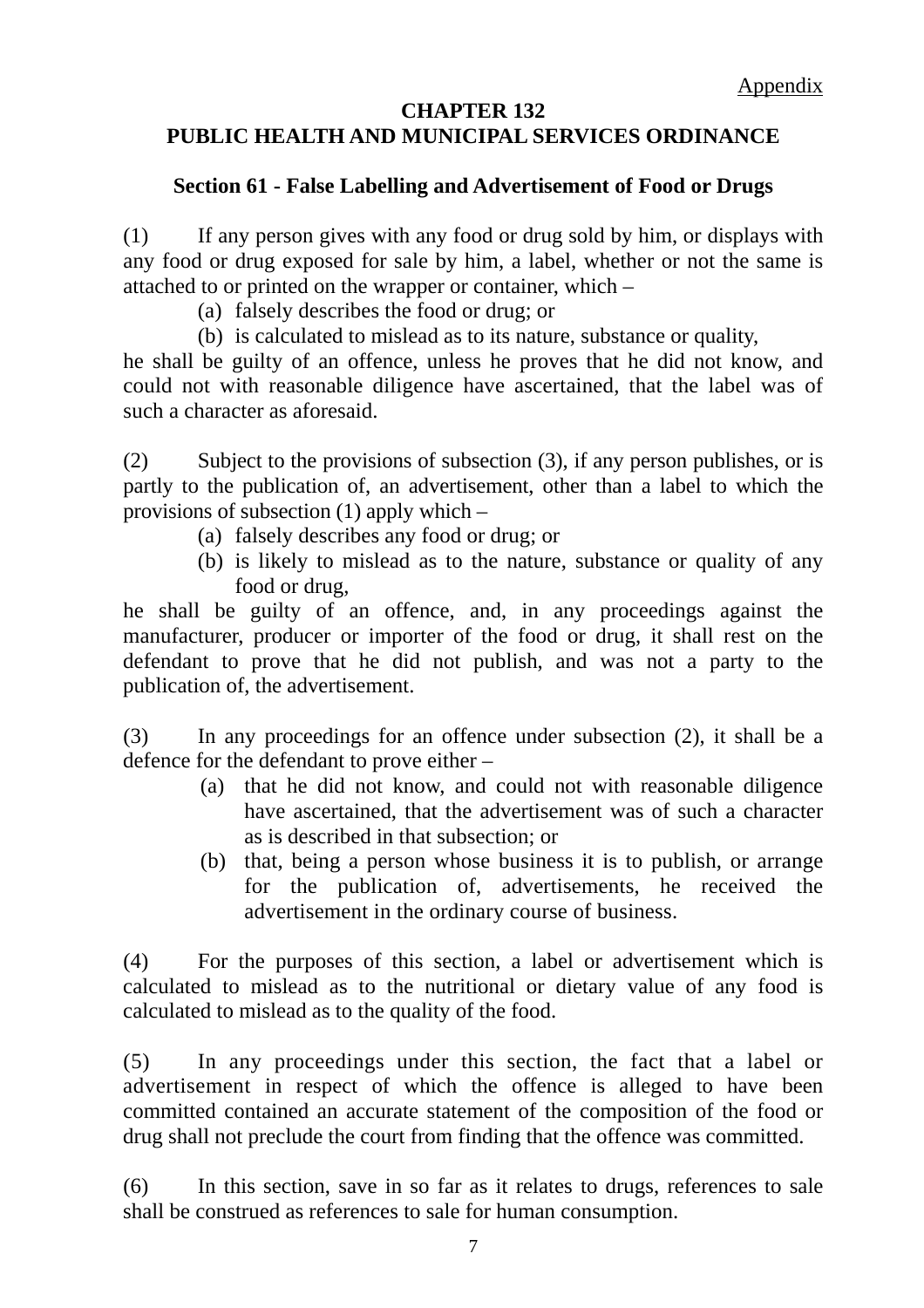### **Annex 2**

#### **Evaluation Report on the Effectiveness of the Guidelines on Voluntary Labelling of Genetically Modified Food**

## **BACKGROUND**

 In view of the lack of international consensus on genetically modified (GM) food labelling and consumers' increasing demand for product information, the Centre for Food Safety (CFS) issued the "Guidelines on Voluntary Labelling of Genetically Modified Food" (the Guidelines) in July 2006 in support of the local food trade's initiative in setting up a voluntary labelling scheme for GM food. The Guidelines set out the principles underlying the recommended labelling approach for GM food, and provide reference to the trade to make truthful and informative labels in a consumer-friendly manner.

2. An evaluation has been conducted to assess the effectiveness of the Guidelines with the following objectives -

- (c) To assess the awareness among food traders of the Guidelines;
- (d) To acquire a better understanding of the attitude of the trade towards adopting GM food labels;
- (e) To assess the use of GM material in food and the adoption of positive labels on food containing 5% or more GM material; and
- (f) To assess the use and truthfulness of negative labels.

3. The evaluation comprised three parts: (I) Studies on Traders (Questionnaires); (II) Market Survey; and (III) Laboratory Verification of Information on the GM Food Labels.

### **(I) STUDIES ON TRADERS: A cross-sectional study on the trade's awareness and barriers/ attitudes towards GM food labelling**

## **Objective**

4. To gain a better view of the trade's awareness of the Guidelines, its practice, attitudes and barriers in GM food labelling.

5. A pilot questionnaire exercise involving about 20 companies was conducted in October 2006 and July 2007 to acquire a basic understanding of the views of the trade on the subject of GM food labelling and on the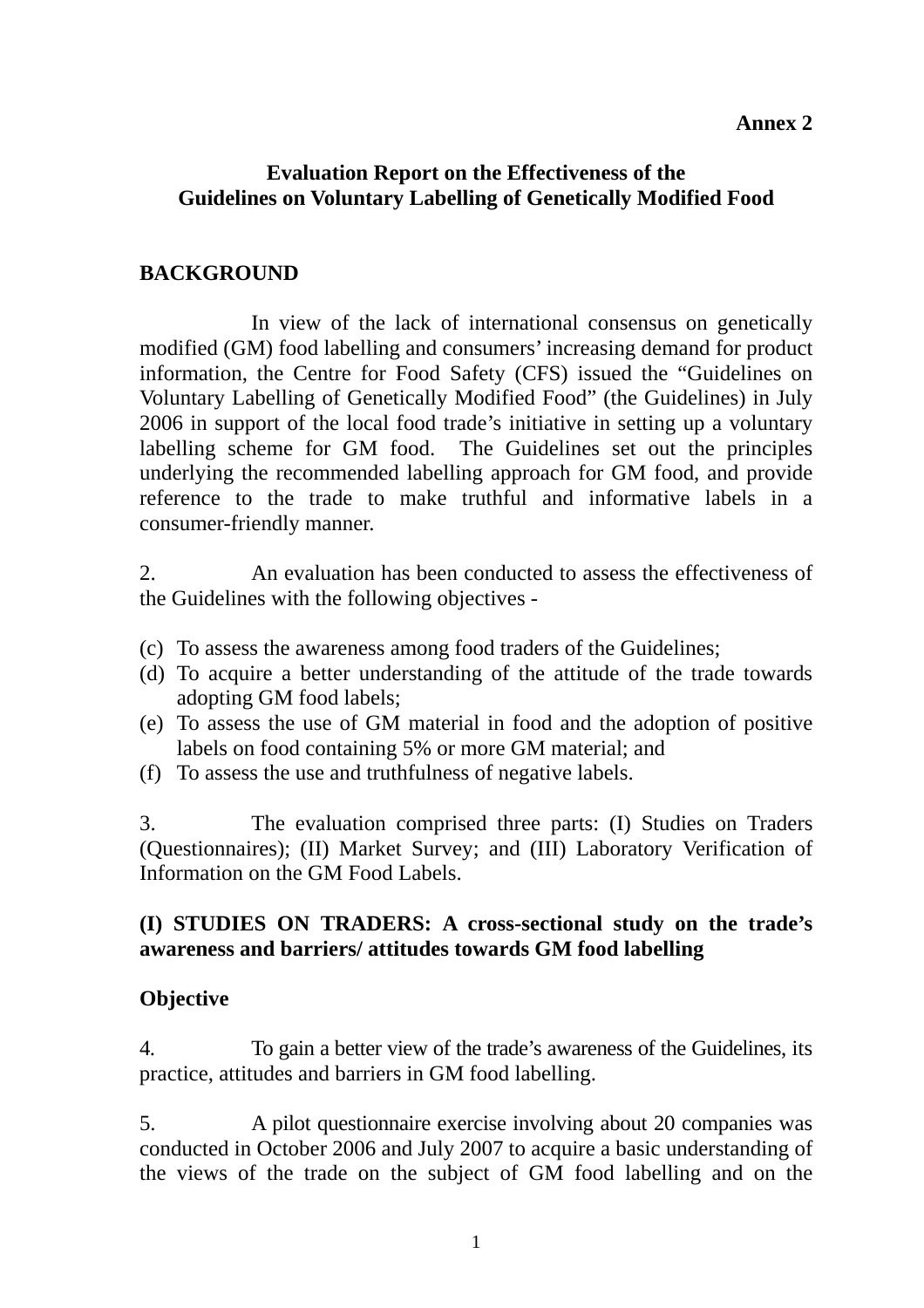Guidelines. The pilot study showed that a great number of the surveyed traders were aware of the Guidelines. While only a few of the respondents carried products with GM food labels, around half of them conducted GM testing on their products.

6. Drawing upon experience from the pilot study, a refined questionnaire was sent to 177 traders representing companies of different scales and segments of the food industry in February 2008. Responses from 47 traders (response rate 27%) were received.

# **Results**

## Awareness of the Guidelines

7. More than half of the respondents (n=30, 64%) were aware of the Guidelines.

## Practice and barriers in GM food labelling

8. Among the respondents, four traders (9%) had products carrying GM food labels. The major reasons for not having GM food labels included: i) GM food labelling not applicable to the products  $(n=14)$ ; ii) GM food labelling increased the production cost  $(n=9)$ ; and iii) did not know how to make GM food label (n=8). Since it could not be identified from the questionnaire exercise alone whether the products carried by the traders actually contained GM content, the questionnaire was mainly to give a general view of the presence of GM food labels in the market. The part of the evaluation involving laboratory testing will deal with the question of prevalence of GM material in food.

## Attitude towards the Guidelines

9. If a new GM food label was to be introduced in their companies, 41 of the respondents (87%) were willing to follow the Guidelines' recommendations. The unwillingness among the minority traders were explained by the following reasons: i) absence of legal requirements to follow the Guidelines; ii) did not fully understand GM food labelling; and iii) could not get reliable relevant information from suppliers.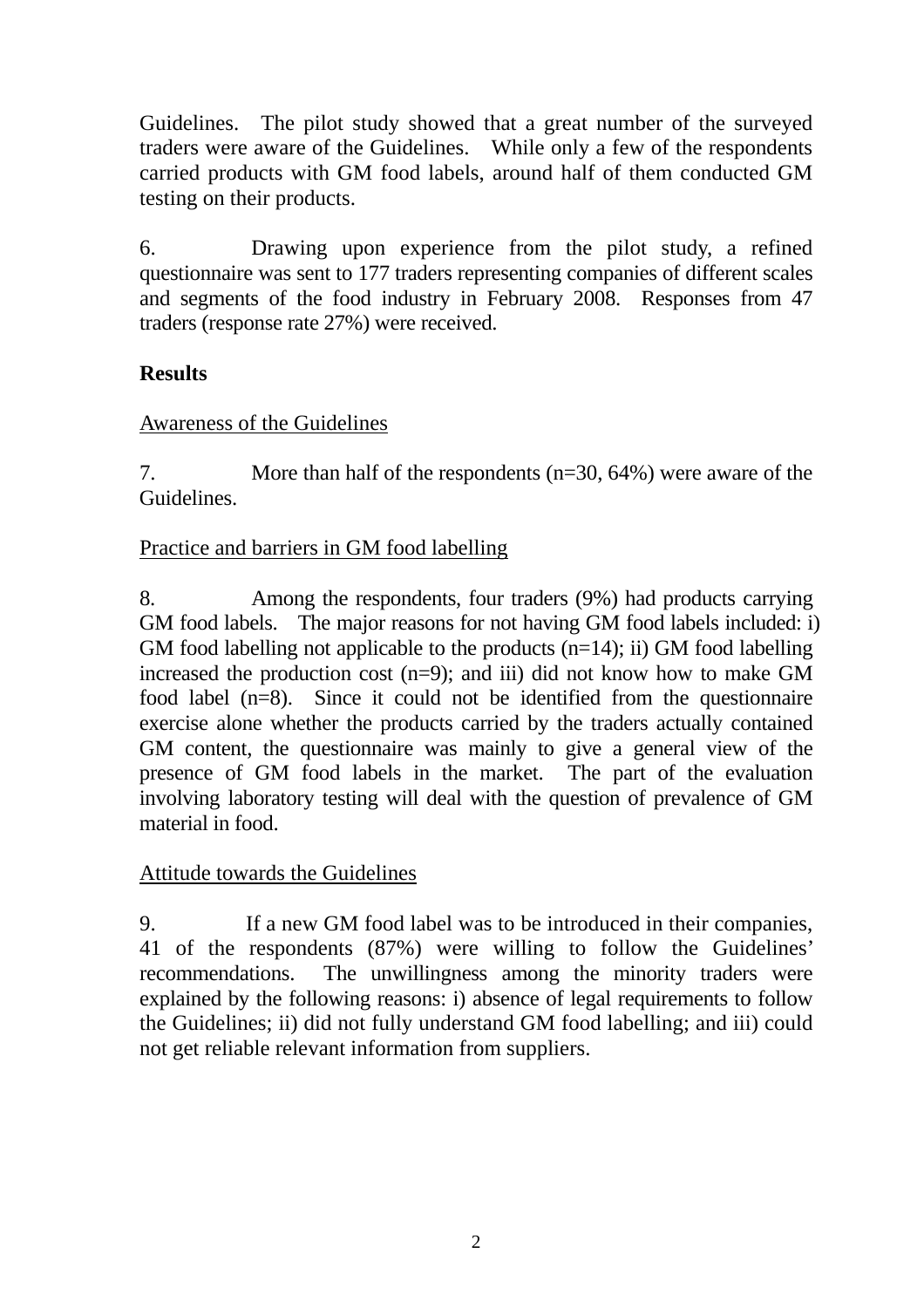|                                                          | Results (no. of respondents) <sup>#</sup>                       |             |                |
|----------------------------------------------------------|-----------------------------------------------------------------|-------------|----------------|
| Response rates                                           | 47/177 (27%)                                                    |             |                |
| Aware of the release of the<br>Guidelines                | Yes                                                             | 30/47 (64%) |                |
|                                                          | N <sub>0</sub>                                                  | 17/47 (36%) |                |
| Products carried GM food<br>label                        | Yes                                                             | 4/47(9%)    |                |
|                                                          | N <sub>o</sub>                                                  | 28/47 (60%) |                |
|                                                          | Don't know                                                      | 15/47 (32%) |                |
| Reasons of not adding GM(i)                              | Increase in cost                                                |             | 9              |
| food label                                               | Don't know how to label<br>$\rm ii)$                            |             | 8              |
|                                                          | iii)<br>Lack of resources                                       |             | $\overline{7}$ |
|                                                          | No market needs<br>iv)                                          |             | $\overline{4}$ |
|                                                          | V)<br>No legal requirement                                      |             | 4              |
|                                                          | GM food labelling not applicable<br>vi)<br>to the food products |             | 14             |
|                                                          | vii)<br>Other                                                   |             | 5              |
| Follow the Guidelines'                                   | Yes                                                             | 41/47 (87%) |                |
| recommendation if new GM<br>food labelling is introduced | N <sub>0</sub>                                                  | 6/47(13%)   |                |

10. Results from the questionnaire survey are summarized as below –

**#** Figures may not add to 100% due to rounding

# **(II) MARKET SURVEY**

## **Objective**

11. To understand (i) the proportion of pre-packaged food products with GM food labels and (ii) the nature of the labels.

12. A comprehensive database of pre-packaged food products was obtained from a market research company, and random lists of food samples were generated from the compiled database. Samples were purchased from 139 different retail outlets between October and December 2007, and a total of 1 251 pre-packaged food products in the local market were surveyed.

# **Results**

## Prevalence and nature of GM food labels

13. Among the samples, 14 (1%) were found bearing GM food labels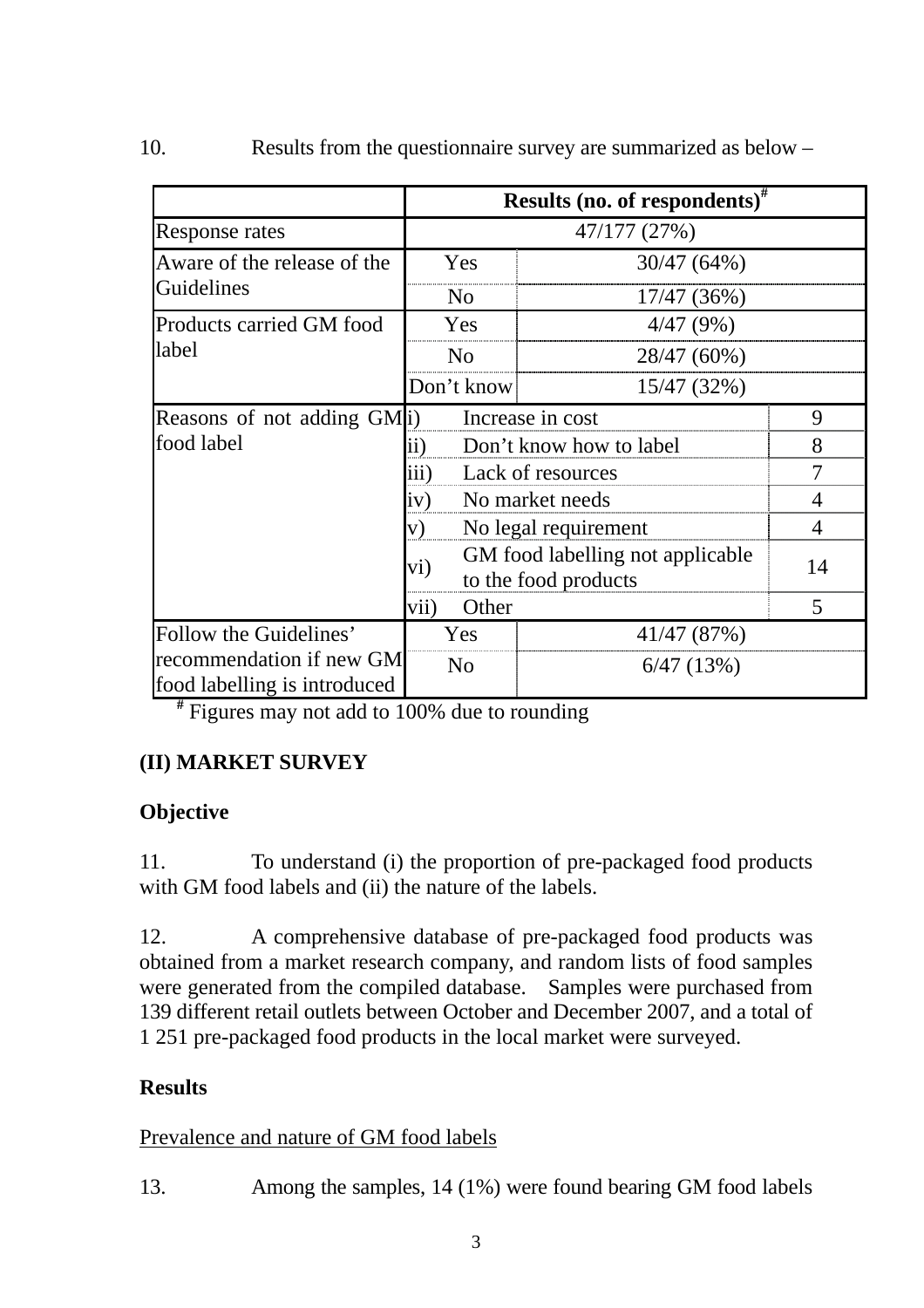and all were negative claims. All the GM food labels were found on food products that contained ingredients with GM counterparts<sup>1</sup>.

14. The negative GM claimed products were of five food groups: non-alcoholic beverages (n=9), cereal products (n=2), pre-cooked meals and desserts (n=1), fruit and vegetable products (n=1) and, snacks and confectionery (n=1).

#### Wordings for GM food labelling

15. The wordings of the labels came in varieties. Some negative claims were on the whole food product<sup>2</sup> and some on particular ingredients<sup>3</sup>. One label included a statement from a third party that the product was not modified genetically<sup>4</sup>. Absolute terms<sup>5</sup> were used in three products.

#### Documents to substantiate negative GM claims

16. The 14 food samples with negative GM food labelling were from 10 individual traders. Among the eight traders with contact information, all were able to substantiate their declarations with documentary proof: documents from suppliers (n=4), identity preservation certificates (n=2), laboratory testing report (n=1), and organic certificate (n=1).

## **(III) LABORATORY VERIFICATION OF INFORMATION PROVIDED IN GM FOOD LABELS**

## **Objective**

17. To assess the use of GM material in food and to validate the reliability of the information provided on the labels.

18. As corn and soya bean were the two GM crops that were most commonly used in food industry, pre-packaged foods containing corn or soya bean as the main ingredient were taken for laboratory testing. 46 pre-packaged food samples containing soya bean or corn as the main ingredient, including baby food, breakfast cereal, corn snacks, raw corn, raw soya bean, soya milk, tofu, vegetarian food, were taken between August and September

 $\overline{a}$ <sup>1</sup> Genetic modification has only been used to develop GM varieties of certain crops such as corn, soya bean, canola, tomato, etc. A corresponding GM variety therefore may not exist for all crops.

<sup>&</sup>lt;sup>2</sup> For example, "Not Genetically Modified", "Non-genetically Modified Organism (NON-GMO)",

<sup>&</sup>quot;Non-GMO", "Made with no Genetically Engineered Ingredients", etc.

For example, "Made from Non-GM Soy", "Non-GM Soya Beans", "Non-GMO Soybean", etc.

<sup>&</sup>lt;sup>4</sup> For example, "Third party verified, this oil is made from soybeans that were not genetically engineered".  $5$  For example, "GM FREE".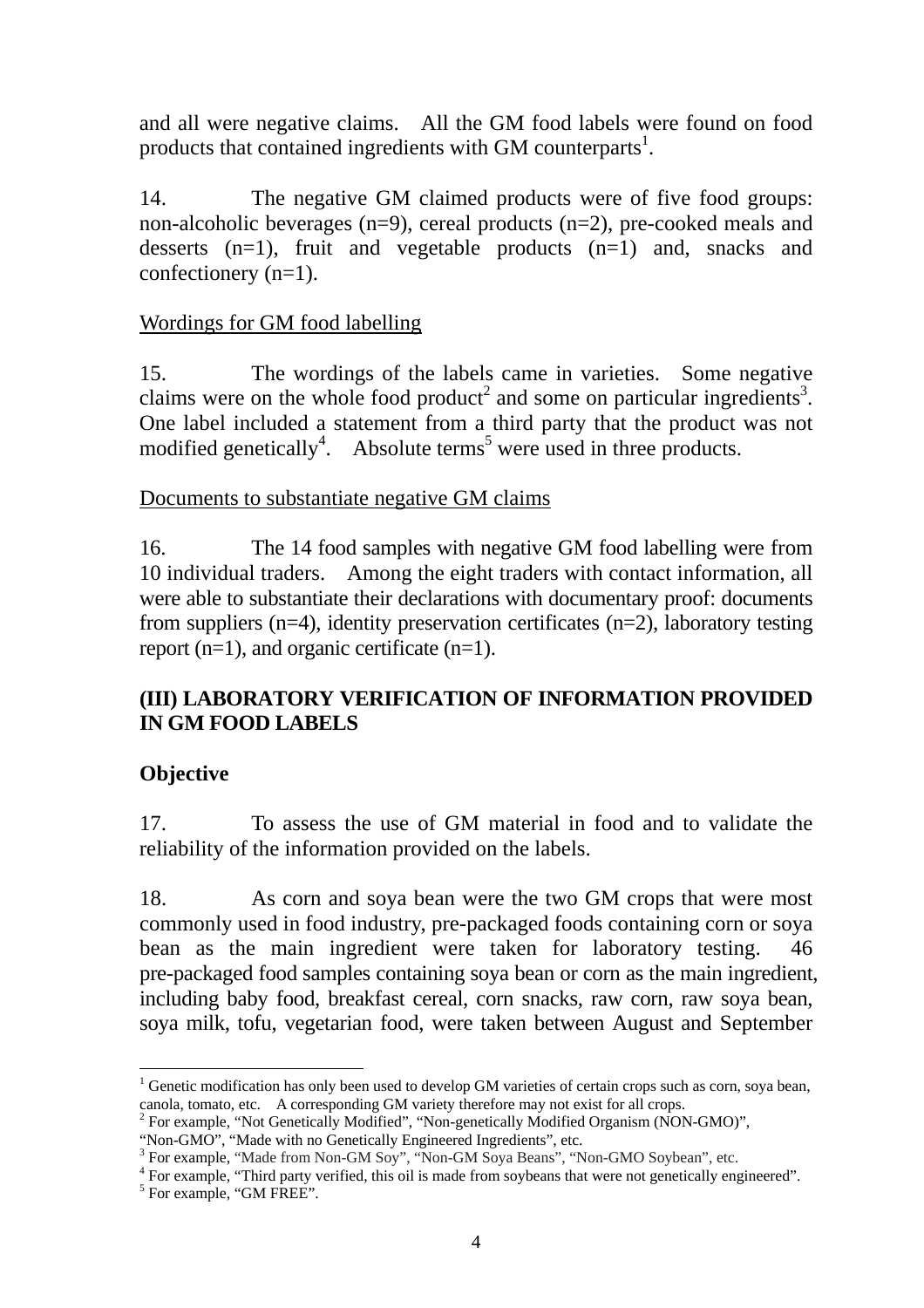2007 in the market for laboratory testing. Three individual rounds of testing using polymerase chain reaction (PCR) were conducted.

## **Results**

#### Presence of GM material

19. Among the 46 food samples tested, 80% (n=37) of the food products did not contain any GM ingredient or specific GM events. Eight samples (one baby food, two soya milk, three tofu, and two vegetarian foods) were detected with GM soya bean, i.e. Roundup Ready Soya. In seven of these samples, the level of Roundup Ready Soya detected was less than 5%. The other tofu sample was found to contain 80% Roundup Ready Soya with respect to the total soya bean content ("Sample X"). One corn snack sample ("Sample Y") was found to contain GM corns  $(0.6\% \text{ Bt11}, 0.65\% \text{ MON810})$ and an unknown level of TC15076). The figures indicated that food products containing GM materials above the labelling threshold (5%) were not prevalent among the samples tested.

*Results of Laboratory Verification of Information Provided in GM Food Labels -*



## Accuracy of information on GM ingredient

20. Among the 46 samples, 34 of them did not carry GM food labels; while such labels are found on 12 samples.

 $\overline{a}$  $6$  A validated quantitative testing method for the GM corn event TC1507 was not yet available in the Government Laboratory at the time of testing.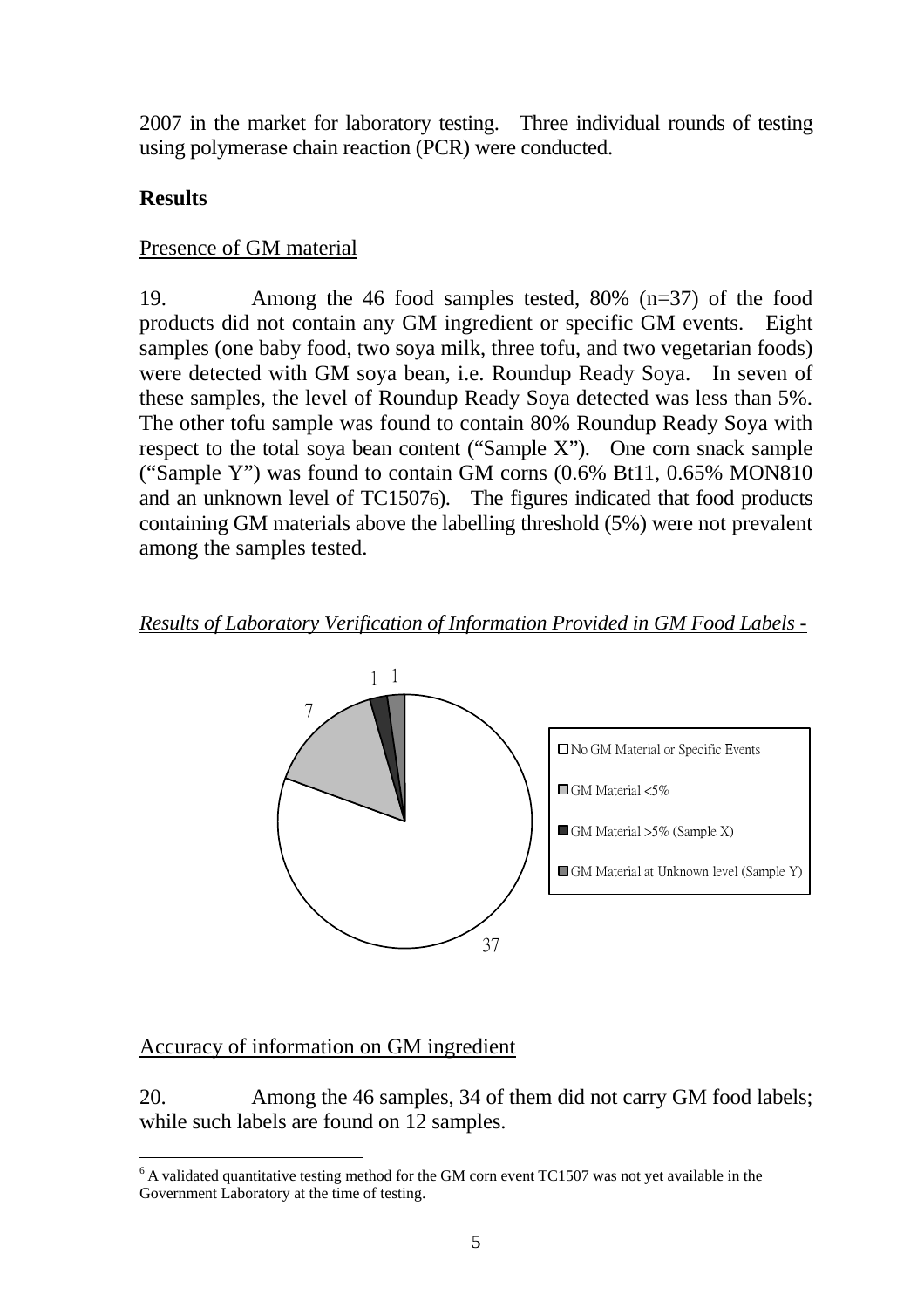## *Food products without GM food label*

21. Out of the 34 products without GM food label, only one did not follow the Guidelines' recommendation on providing GM food labelling for food with GM content at 5% or above, i.e. Sample X. As the amount of GM ingredients could not be quantified in the corn snack with specific GM events detected, i.e. Sample Y, its compliance to the Guidelines could not be assessed.

## *Food products with GM food labels*

22. The GM food labels of the 12 samples were all negative claims. Some absolute terms, not recommended in the Guidelines, were also used for GM food labelling. The majority of these food products (n=10) did not contain any detectable GM ingredient, while no specific GM event<sup>7</sup> could be identified from the two of the samples.

#### Document to support negative GM food labelling

23. The 12 food products with negative GM food labels came from eight different traders. Seven of those traders have documentary proof to substantiate the negative declaration: organic certificates  $(n=3)$ , identity preservation certificates  $(n=2)$ , laboratory report  $(n=1)$  or document from suppliers  $(n=1)$ .

## **OBSERVATIONS**

#### **Awareness of the Guidelines**

24. While the majority of the respondents were aware of the Guidelines, there was room to increase awareness of the Guidelines, especially among small sized companies. This can be achieved by reintroducing the Guidelines through various channels such as Trade Consultation Forums and workshops, as well as distributing the Guidelines and other relevant printed matters through trade associations and supermarket chains again.

#### **Effectiveness of the Guidelines**

25. Traders' attitude towards the Guidelines was generally positive. Most respondents were willing to follow the Guidelines' recommendation for GM food labelling if a new GM food label was to be introduced. Most

 $\overline{a}$  $7 A GM$  event refers to a GM crop carrying a specific recombinant DNA of interest. For example, Bt11 and MON810 represent two GM corn events that have been specifically inserted with different recombinant DNA to exert insect resistance.